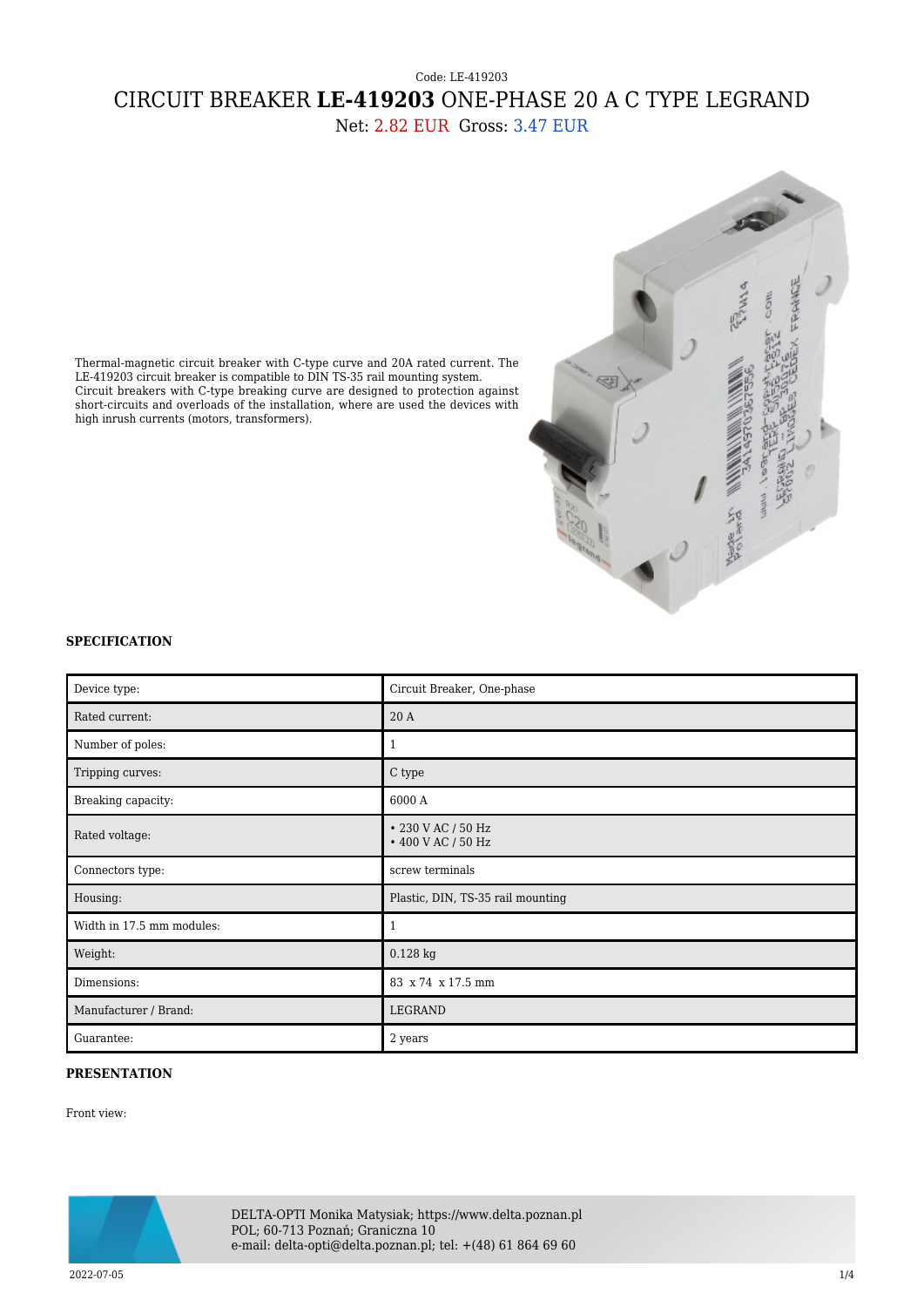

Side view:



Mounting side view:



DELTA-OPTI Monika Matysiak; https://www.delta.poznan.pl POL; 60-713 Poznań; Graniczna 10 e-mail: delta-opti@delta.poznan.pl; tel: +(48) 61 864 69 60

2022-07-05 2/4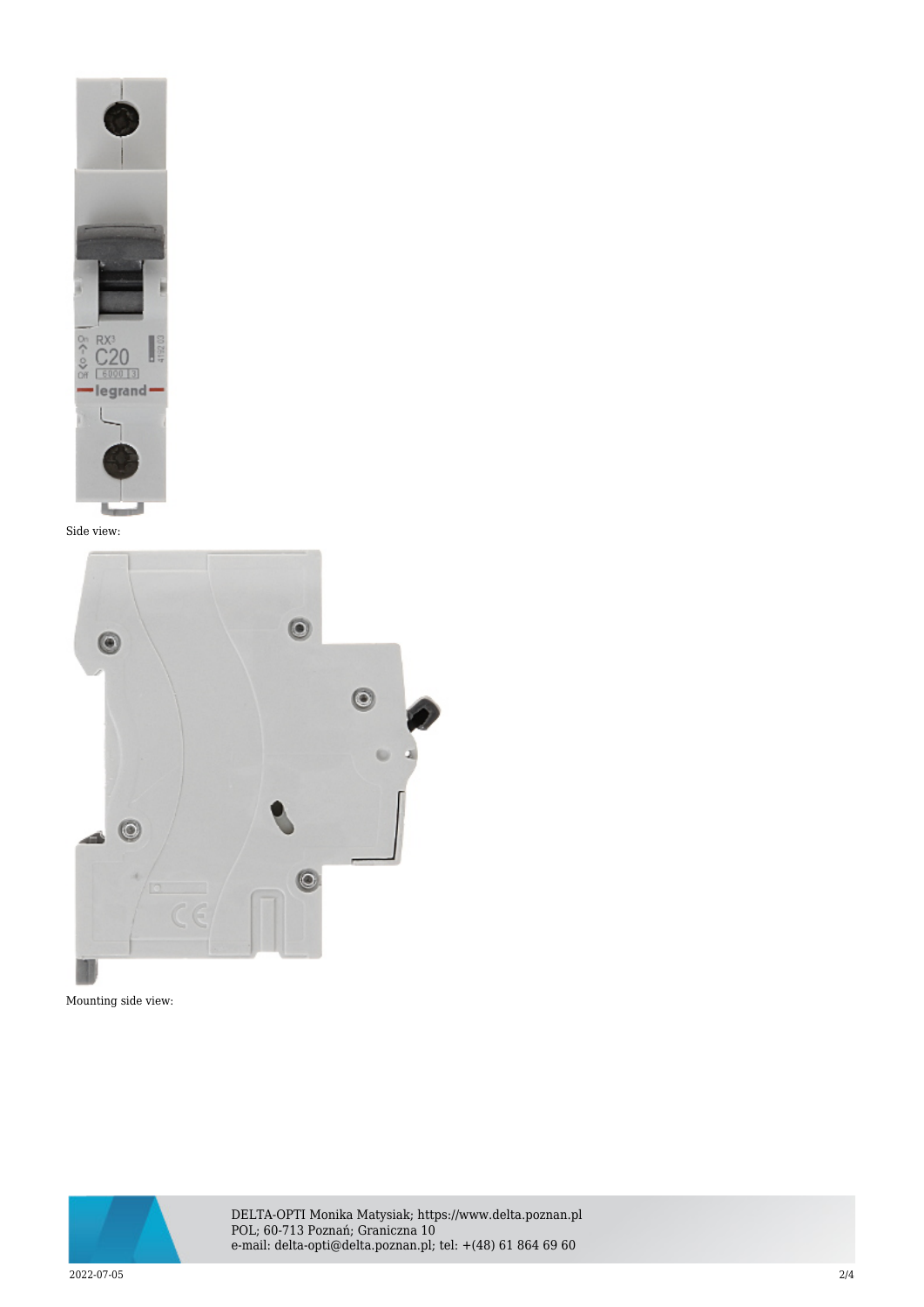

Bottom view:



Tripping curves:



DELTA-OPTI Monika Matysiak; https://www.delta.poznan.pl POL; 60-713 Poznań; Graniczna 10 e-mail: delta-opti@delta.poznan.pl; tel: +(48) 61 864 69 60

2022-07-05 3/4